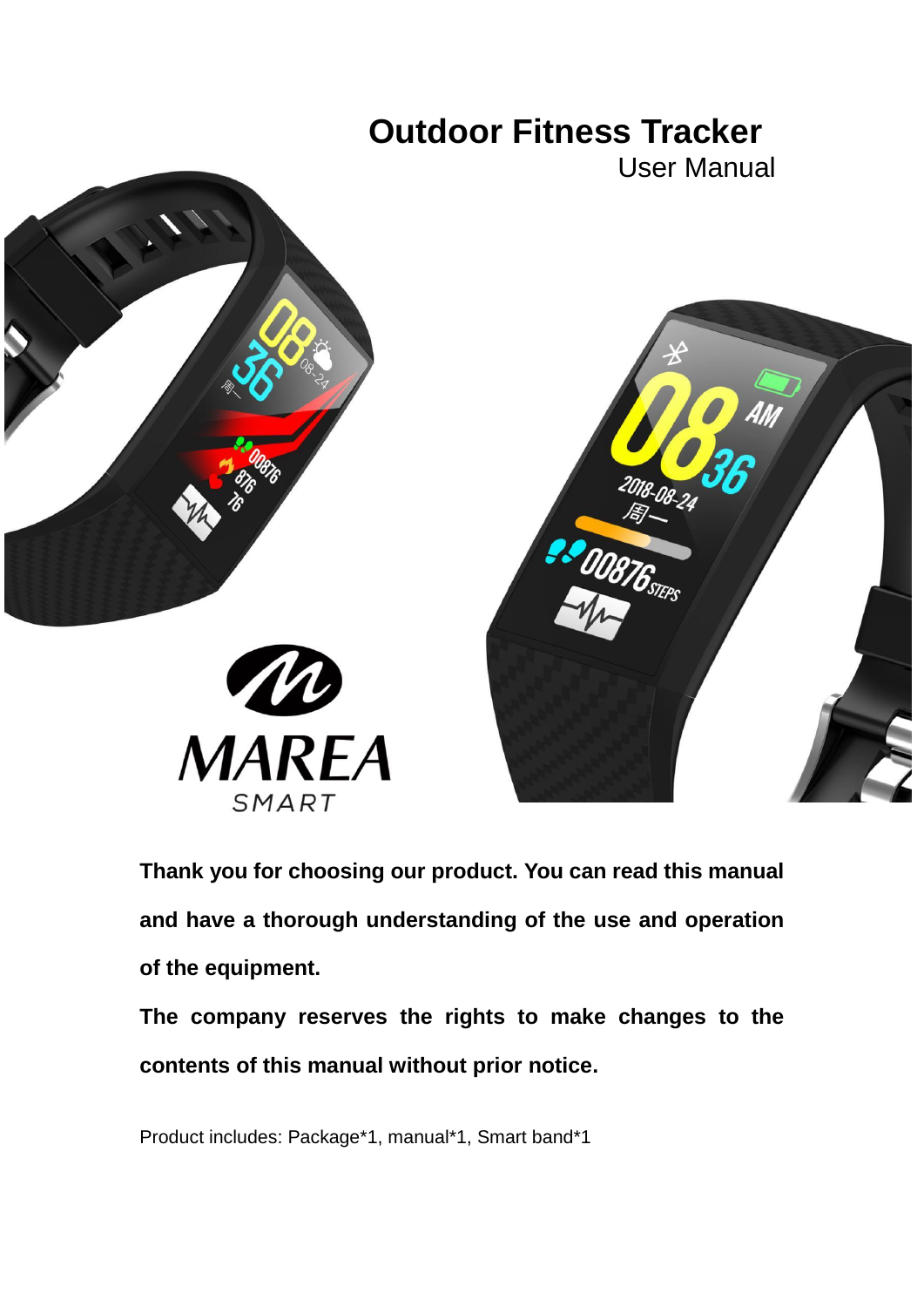# **1. Description of bracelet function**

# **1.1 Description of touch key**



A: Press and hold for 3 seconds to boot.

B: Click: select function downwards. Press and hold: confirm.

# **1.2 Charging instructions:**

Please pay attention to the charging direction.



**\*Please be aware that the two contacts of charging cannot contact the conductor at the same time, or it may cause the burning of circuit.**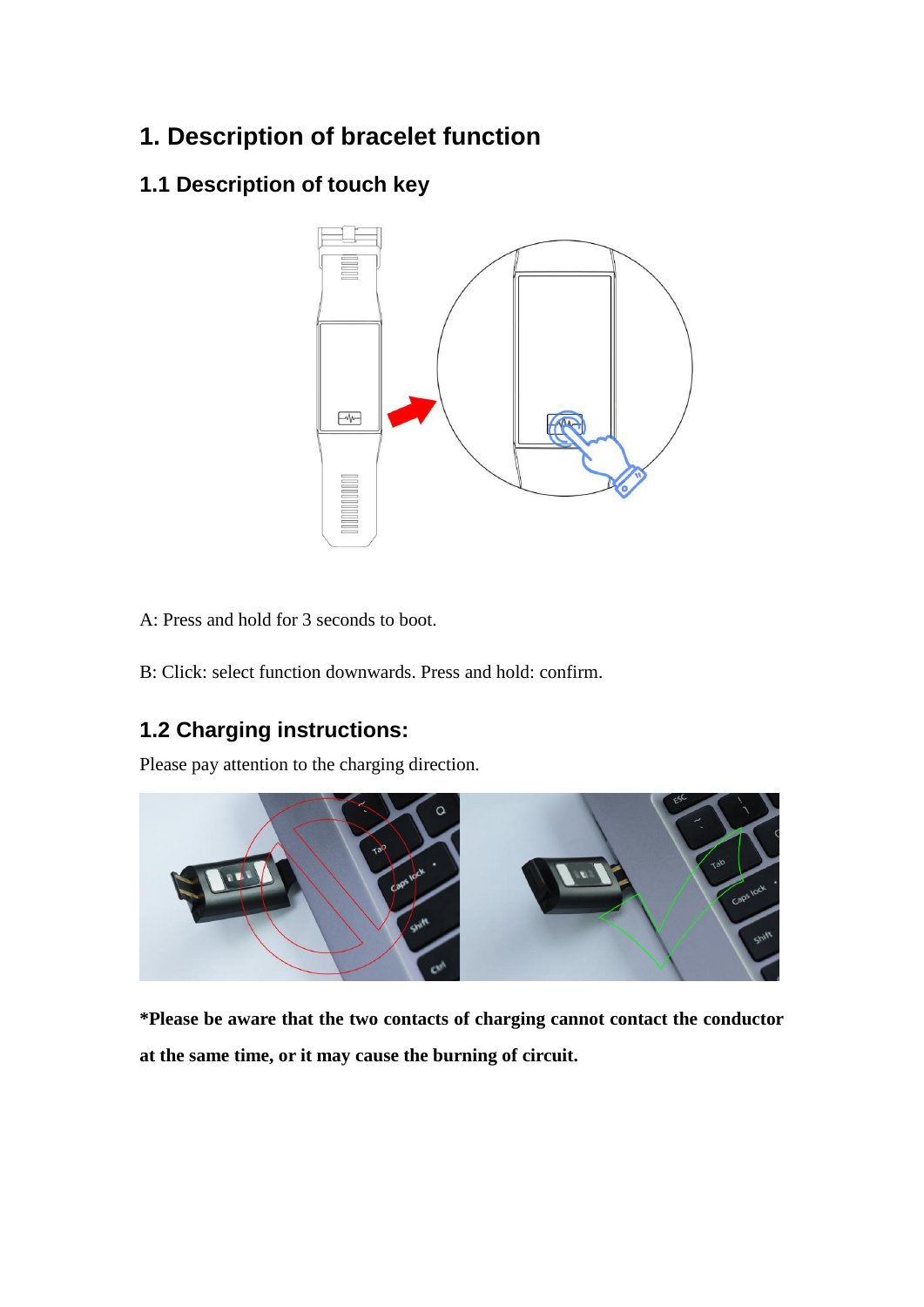# **1.3 Watch strap disassembly and assembly instructions:**



# **1.1 Standby dial plate interface**

# **1.2 Step count**

The step count is enabled by default. This interface displays the current number of steps, kilometers, calories and heart rate. The data are cleared every day at 12 am.

# **1.3 Health**

1) Heart rate, correctly wears the bracelet (left hand/right hand) on the wrist, enter the heart rate menu, and continuously measure the heart rate value. After the bracelet is bound to the app, the heart rate data is synchronized to the app in real time.

2) Blood pressure, correctly wears the bracelet (left hand/right hand) on the wrist, enter the blood pressure menu, measure the single blood pressure value. After the bracelet is bound to the app, the blood pressure data is synchronized to the app in real time.

3) Sleep, sleep monitoring period: 21:00 to 9:00 the next day, After the bracelet generates data and exits sleep monitoring, the bracelet sleep data can be synchronized to the APP after the bracelet is bound to APP.

# **1.4 heart rate variation**

Make sure you are properly wear the bracelet on the wrist during ECG test. After the function is on, touch the screen position with finger to start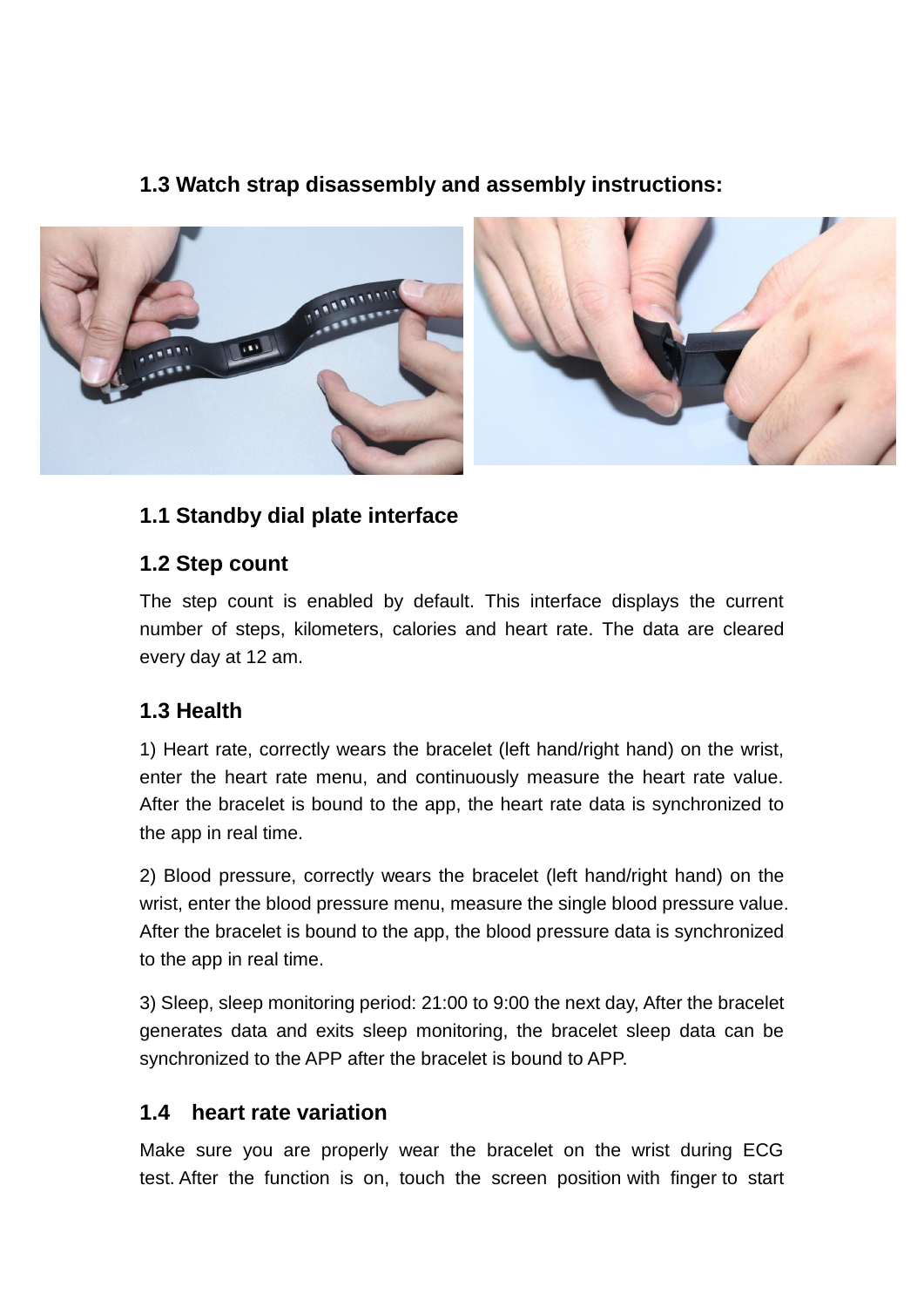measurement. The test ends at 30s. If it is less than 30s, it prompts to return to the fingertip page.

## 1.5 Breath guide

Enter the breath interface. After 2 minutes, the breath guide begins. After breath adjustment, follow the light spot to adjust breath.

## 1.6 Push message

Open the push message interface, bind the bracelet to the app. When notification permission is enabled, the new message received in the notification bar of the mobile phone will be pushed to the bracelet. A total of 5 messages can be saved, and the message received after 5 will overwrite previously received messages

1.7 Sports mode (walking, running, cycling, hiking, swimming, football, basketball, indoor running)

1.7.1 Select the corresponding sports mode, press and hold the touch key on the screen to start the corresponding sports mode; long press the screen to



## 1.8 Outdoor data

## 1.8.1 Weather

The mobile phone is connected to the network. After the app has acquired the weather information, bind the bracelet to the app. The weather information in the app is pushed to the bracelet.

## 1.8.2 Air pressure

The mobile phone is connected to the network. After the app has acquired the air pressure information, bind the bracelet to the app. The air pressure information in the app is pushed to the bracelet.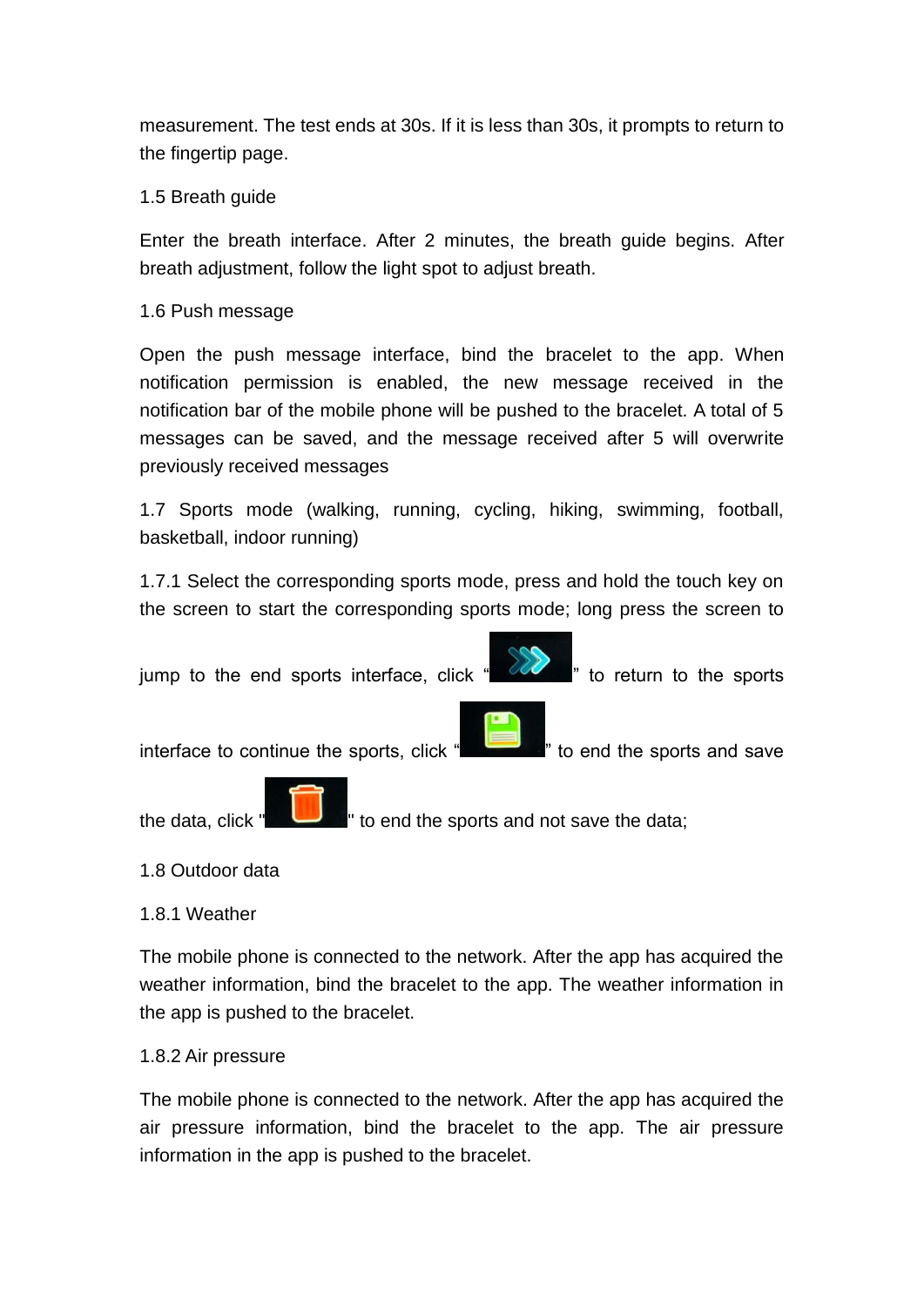## 1.8.3 Elevation

The mobile phone is connected to the network. After the app has acquired the elevation information, bind the bracelet to the app. The elevation information in the app is pushed to the bracelet.

1.8.4 UV

The mobile phone is connected to the network. After the app has acquired the UV information, bind the bracelet to the app. The UV information in the app is pushed to the bracelet.

1.9 Common Tools

1.9.1 Vibration

Press and hold the touch key to switch on/off. (Enabling the vibration will affect the usage time)

1.9.2 Brightness adjustment

Press and hold the touch key to adjust among the three levels of low, medium and high.

1.9.3 Restore factory setting

Long press to select whether to restore the factory settings, all data in the bracelet will be cleared after recovery.

1.9.4 View version information

View the Bluetooth name and Bluetooth address and version number of the bracelet

1.9.5 Shutdown

Long press to turn off the bracelet.

## **II. Bind app**

## **1. APP download method**

1.1 Scan QR code to download:



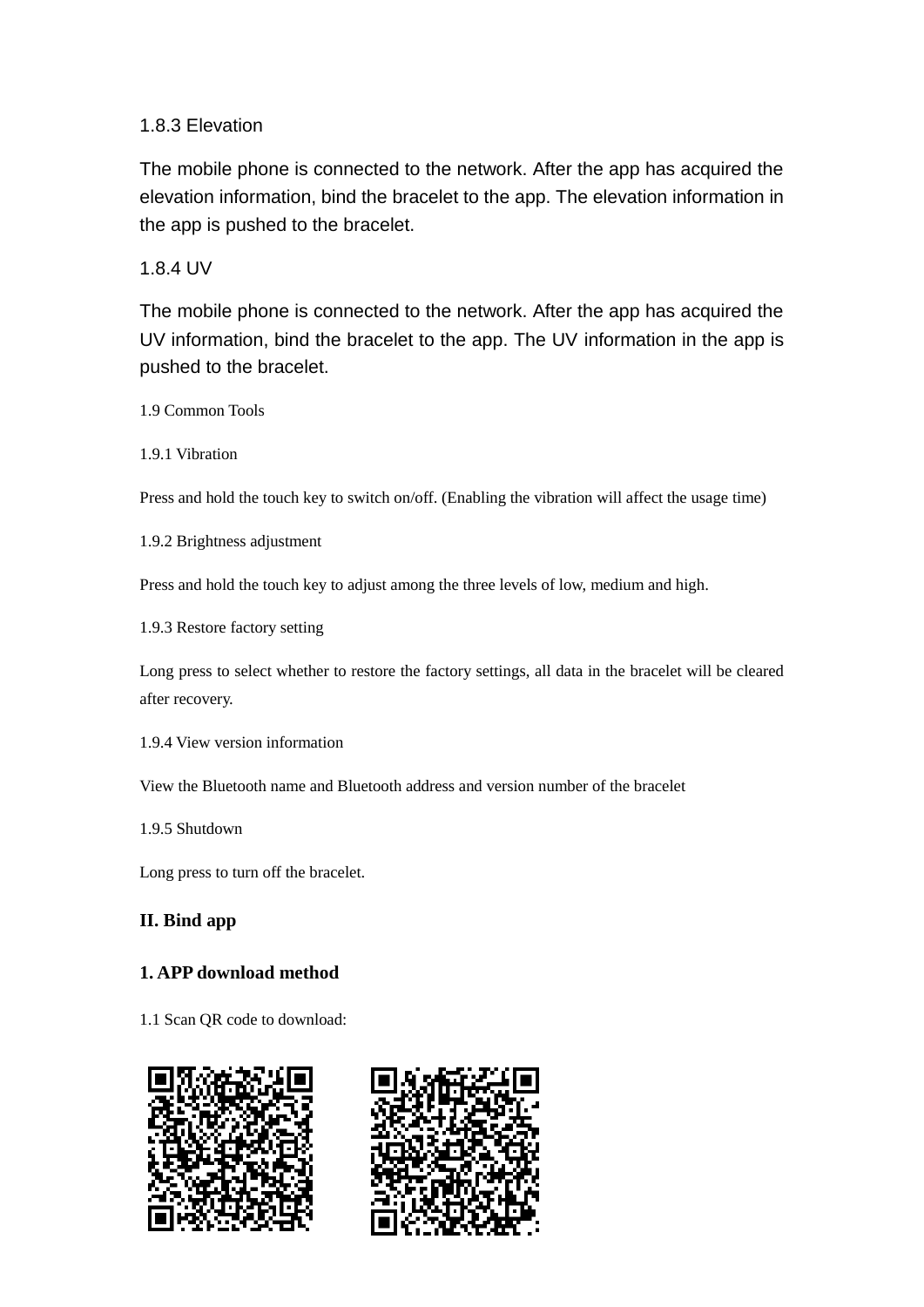App store: Google play:

1.2 Search and download in application market

Android:

Search HPlus to download in 360 application, Google play and other application market

IOS:

Search HPlus to download in App Store

**HPlus** Android phone: the application icon after HPlus installation is as shown:



iPhone device: the application icon after HPlus installation is as shown:

### **2 Bind Bluetooth**

# 2.1 Unconnected status:

After the bracelet is turned on, the Bluetooth stays in the search state. After opening the APK/APP, enter the device-binding device and select the corresponding bracelet device name to bind the bracelet to the app.

# 2.2 App binding status:  $\}$

Bracelet time synchronization: After the bracelet is bound to the app, click to realize synchronization of the time and time system of the bracelet and the mobile phone.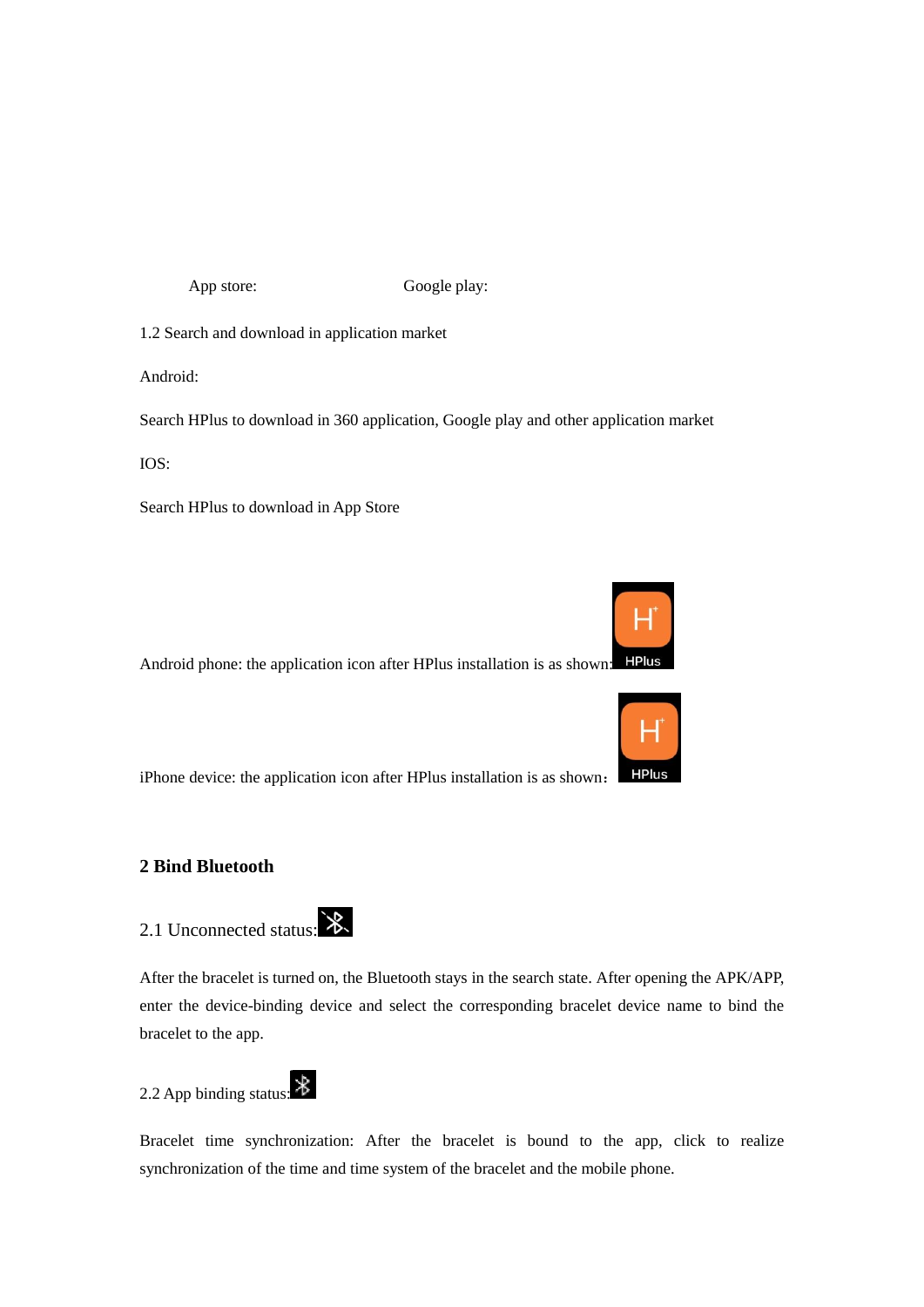#### 2.3 Data synchronization

After the bracelet is bound to the app, the health data of the bracelet can be synchronized to the app end; after opening heart rate, sleep, and motion interface, click to select the date.

#### 2.4 Message push

After the bracelet is bound to the app, the corresponding notification permission in the mobile phone system is enabled. Enter more- notification applications in the app to enable the corresponding third-party application.

#### 2.4.1. Call notification:

In the personal application, enable the call notification. When the mobile terminal receives one or more incoming calls, the bracelet will receive one/multiple incoming call notifications at the same time;

#### 2.4.2. SMS notification:

Enable the SMS notification in the personal application. When the mobile phone receives one/multiple SMS messages, the bracelet will receive one/multiple SMS notifications at the same time;

#### 2.4.3. Other application message notifications:

Enable the corresponding application message notification, such as WeChat, QQ, Facebook, Twitter, etc. in the personal application. When the mobile phone receives one/multiple application message notifications, the bracelet will receive one/multiple corresponding message notifications at the same time.

#### 2.5 Sedentary reminder

Set the start time, end time and sedentary time interval (minutes), threshold (steps), click to enter the Repeat to select the sedentary reminder date (week). When the sedentary time is up, the bracelet vibrates, showing sedentary icon.

#### 2.6 Alarm reminder

Click the alarm reminder setting to add the alarm time. When the alarm time is up, the bracelet will prompt: the alarm icon.

#### 2.7 Heart rate detection

Set the start time, end time and sedentary time interval (minutes), check the heart rate test and save.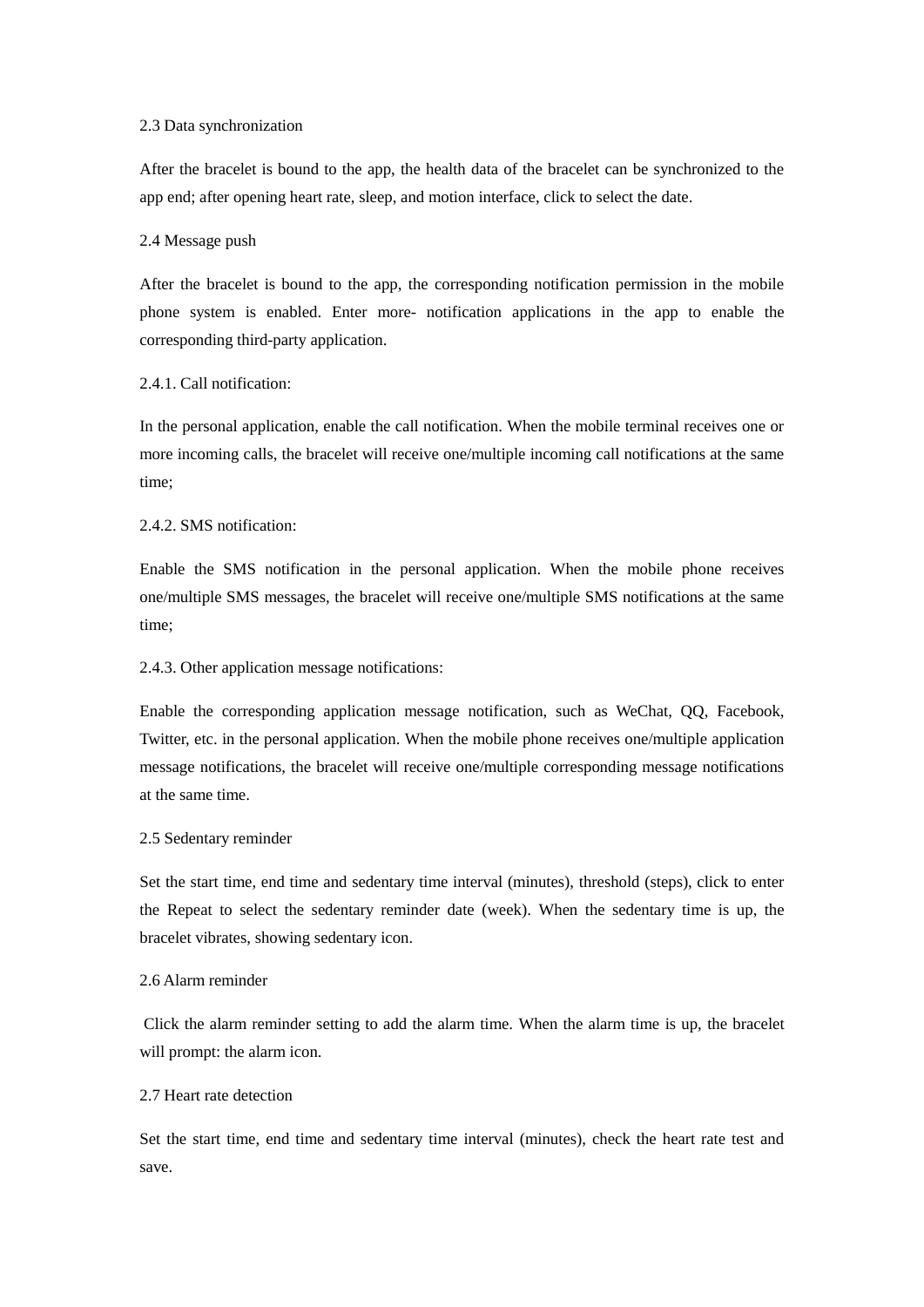#### 2.8 Firmware upgrade

Detect whether the firmware version of the bracelet is the latest version. It will prompt if there is a new version and update to the latest version.

#### 2.9 Unbind

Bind the bracelet to app; click unbinding with bracelet on the device interface to unbind the device. Please ignore the paired device in the phone settings of iPhone.